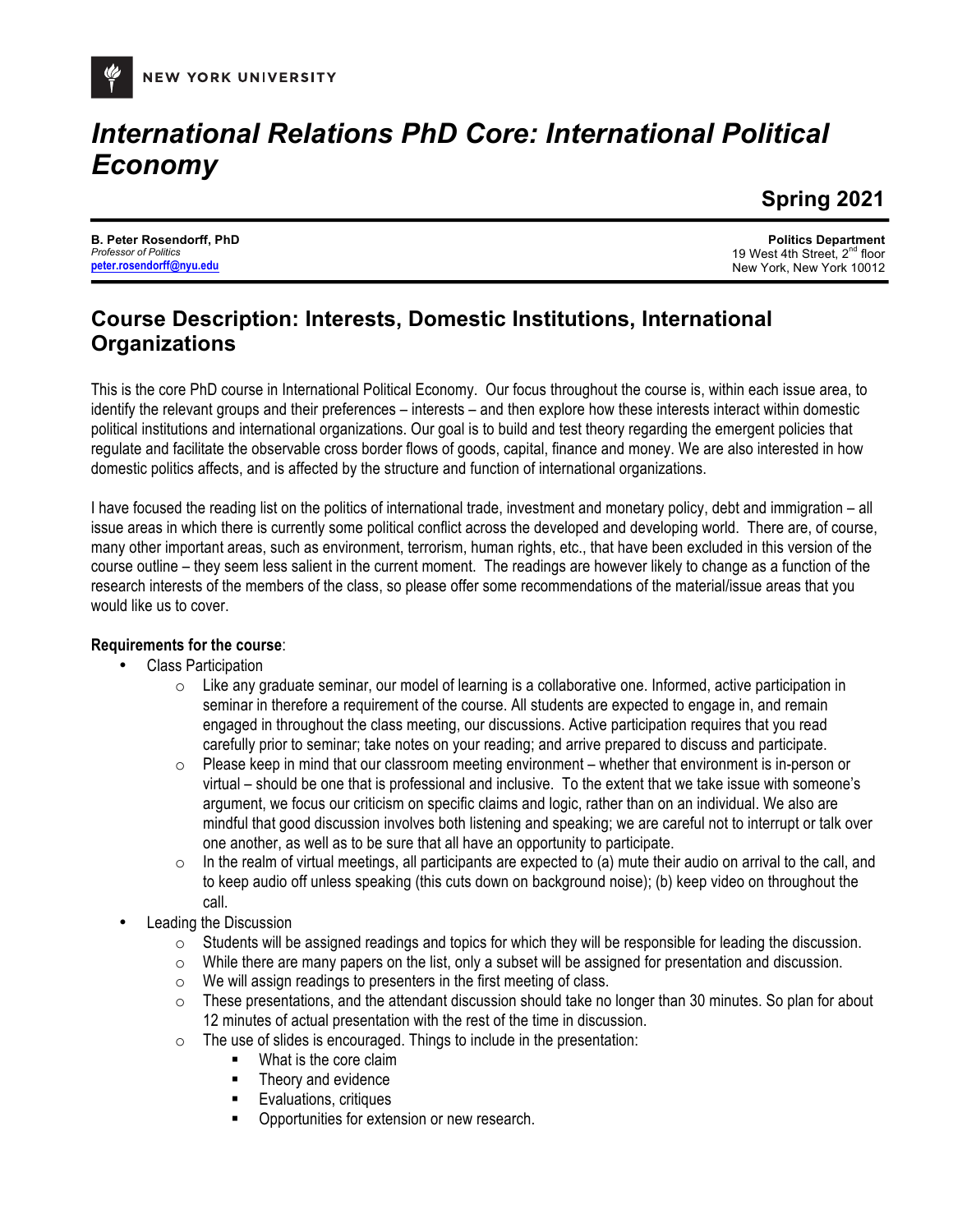- Research Proposal and Presentation
	- o Students are required to write a detailed research proposal (or a full paper). The proposal should be written with an eye towards potentially developing it into a full-fledged 2<sup>nd</sup> year paper, and/or the basis for a publishable paper in a top journal. Please consult with me on the topic and the paper as it develops.
	- o Students will present their research proposal/paper at the end of the semester in class.
- Referee Report
	- o I will circulate a paper that has been submitted to *Economics & Politics*, and students will write a mock referee report.
	- o We will discuss the components of a good report in class, at some point.
- **Seminar**: Thursday 12noon 2pm. Via Zoom. https://nyu.zoom.us/j/96115211013 Import the calendar:
- **Office Hours**: By appointment. Ping me: peter.rosendorff@nyu.edu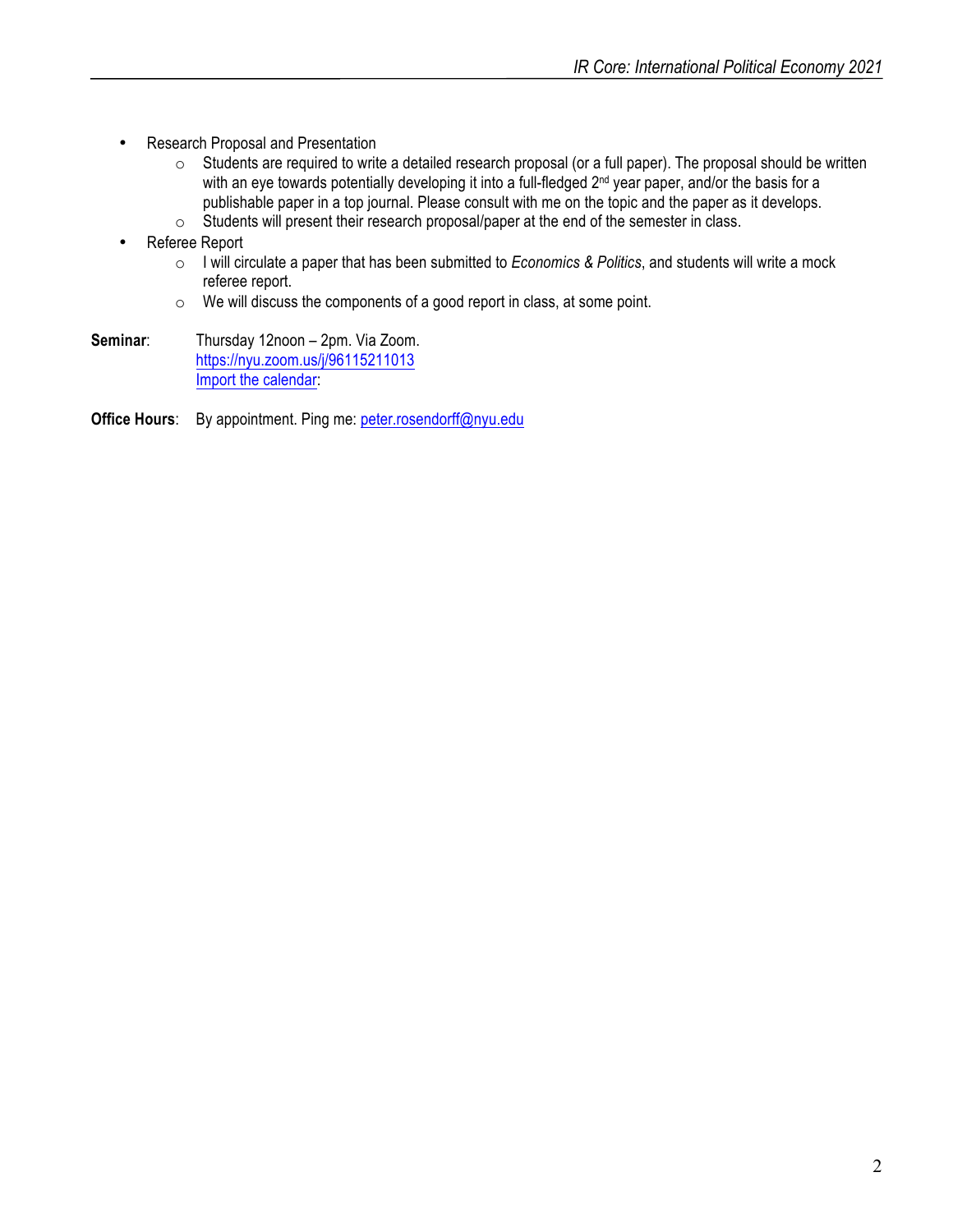## **Reading List / Outline**

**1.** January 28 Introduction: Interests, Interactions, and Institutions. *Assignment of readings to presenters.*

All background:

Rosendorff, Aklin, Arias and Deniz. 2015. "Domestic Politics of Trade Policy," in *Emerging Trends in the Social and Behavioral Sciences* (eds.) Robert Scott and Stephen Kosslyn, Hoboken, NJ: John Wiley and Son. https://doi.org/10.1002/9781118900772.etrds0089

Hiscox, Michael J. 2001. Class versus Industry Cleavages: Inter-Industry Factor Mobility and the Politics of Trade. *International Organization*. 55(1):1-46. http://www.jstor.org/stable/3078596

Rogowski, Ronald. 1987. "Political Cleavages and Changing Exposure to Trade*." American Political Science Review*. 81(4): 1121–37. https://doi.org/10.2307/1962581

2. February 4 International Trade – Interests: Class, Industry and Electoral Systems *Perhaps one from each group below.*

I. Class/Sector

Gene Grossman and Elhanan Helpman. 1994."Protection for Sale," *American Economic Review* 84: 833-850. https://www.jstor.org/stable/2118033, *but GPO below is a simpler version*. K. Gawande, P. Krishna, and M. Olarreaga. 2009. "What Governments maximize and Why: A View from Trade," *International Organization* 63: 491-532. https://doi.org/10.1017/S0020818309090171

Stephanie Rickard, "Electoral Systems and Trade," in Handbook of the Political Economy of International Trade Ed. Lisa Martin (Oxford: Oxford University Press, 2015) http://personal.lse.ac.uk/RICKARD/Chapter\_15.pdf , *with Evans below*. Carolyn L. Evans. 2009. "A Protectionist Bias In Majoritarian Politics: An Empirical Investigation," *Economics & Politics*, 21(2):278-307. https://doi.org/10.1111/j.1468-0343.2009.00346.x

Wolfgang Mayer. 1984. "Endogenous Tariff Formation" *American Economic Review*, 74(5): 970-985. http://links.jstor.org/sici?sici=0002-8282%28198412%2974%3A5%3C970%3AETF%3E2.0.CO%3B2-P

II: Firms

In Song Kim. 2017. "Political Cleavages within Industry: Firm-level Lobbying for Trade Liberalization," *American Political Science Review* 111(1):1-20. https://doi.org/10.1017/S0003055416000654

Iain Osgood. 2017. "The Breakdown of Industrial Opposition to Trade: Firms, Product Variety and Reciprocal Liberalization," *World Politics* 69(1):184–231. https://doi.org/10.1017/S0043887116000174

Stephen Weymouth, Leonardo Baccini and Pablo Pinto. 2017. "The Distributional Consequences of Preferential Trade Liberalization: Firm-level Evidence" *International Organization* 71(2): 373-395. https://doi.org/10.1017/S002081831700011X

Helen Milner, Iain Osgood, Dustin Tingley, Thomas Bernauer, In Song Kim, and Gabriele Spilker 2016 The Charmed Life of Superstar Exporters: Survey Evidence on Firms and Trade Policy, *Journal of Politics* 79(1):133-152. http://dx.doi.org/10.1086/687207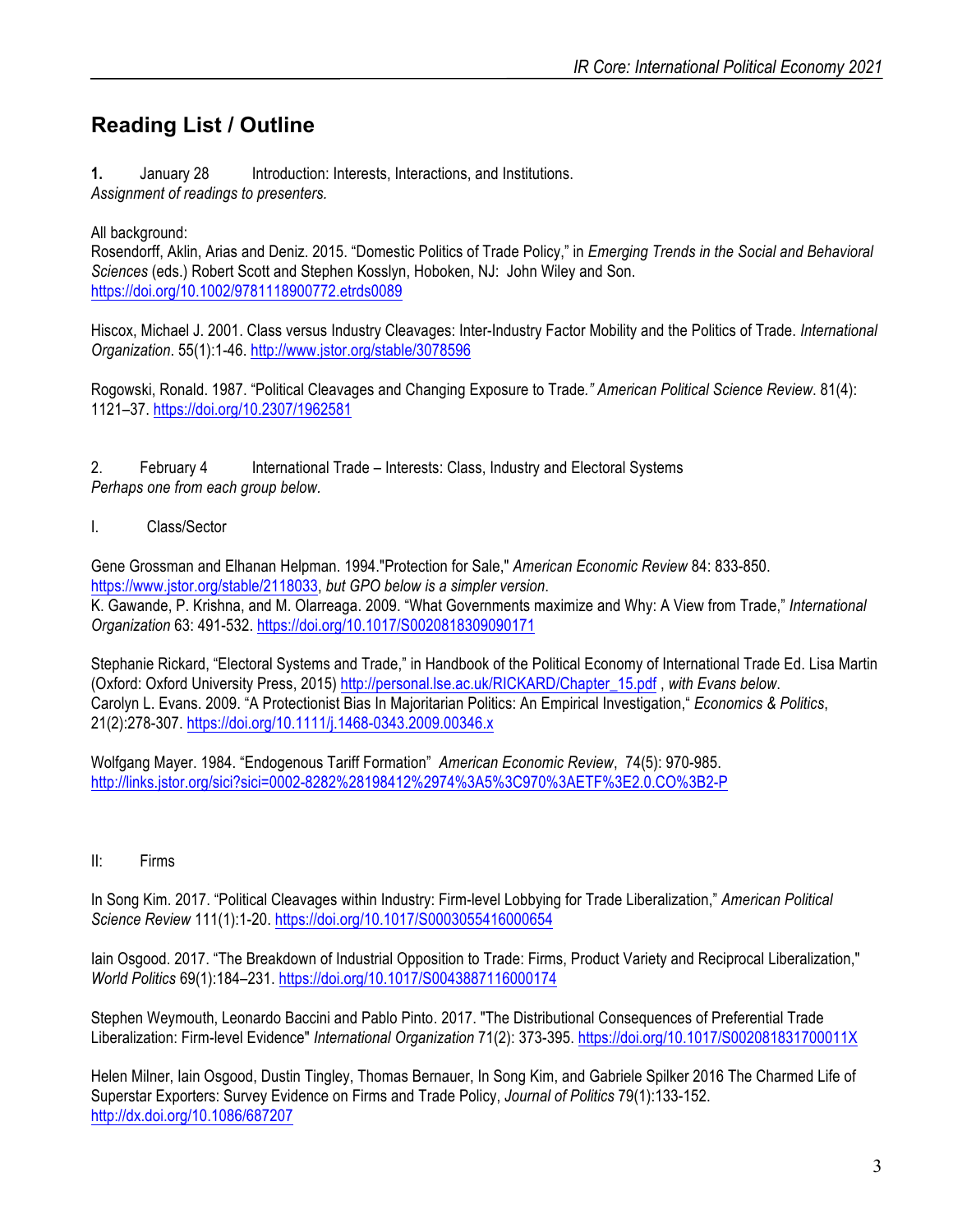#### III: Individuals

Erica Owen and Noel P. Johnston. 2017. "Occupation and the Political Economy of Trade: Job Routineness, Offshorability, and Protectionist Sentiment," *International Organization* 71(4): 665-699. https://doi.org/10.1017/S0020818317000339 Walter, Stephanie. 2017. "Globalization and the demand-side of politics: How globalization shapes labor market risk perceptions and policy preferences." *Political Science Research and Methods*. 5(1):55-80 https://doi.org/10.1017/psrm.2015.64

Andy Baker. 2005. "Who Wants to Globalize? Consumer Tastes and Labor Markets in a Theory of Trade Policy," *American Journal of Political Science*, 49(4):924-938. https://doi.org/10.1111/j.1540-5907.2005.00164.x

Kenneth Scheve and Matthew Slaughter. 2001. "What Determines Individual Trade Policy Preferences." *Journal of International Economics* 54 (2):267-292. https://doi.org/10.1016/S0022-1996(00)00094-5

Mansfield, Edward D and Diana C Mutz. 2009. "Support for free trade: Self-interest, sociotropic politics, and out-group anxiety." *International Organization* 63(03):425–457. https://doi.org/10.1017/S0020818309090158

Guisinger, A. (2009) 'Determining Trade Policy: Do Voters Hold Politicians Accountable?*' International Organization*, 63(3):533–557. https://doi.org/10.1017/S0020818309090183

Hainmueller, Jens and Michael J. Hiscox. 2006. "Learning to Love Globalization: Education and Individual Attitudes Toward International Trade*." International Organization*. 60(2):469-498. https://doi.org/10.1017/S0020818306060140

Milner, Helen V and Dustin H Tingley. 2011. "Who supports global economic engagement? The sources of preferences in American foreign economic policy." *International Organization* 65(1):37–68. https://doi.org/10.1017/S0020818310000317

#### 3. February 11 Domestic Institutions/Politics

David Autor, David Dorn, and Gordon H. Hanson. 2013. The China Syndrome: Local Labor Market Effects of Import Competition in the United States. *American Economic Review* 103 (6):2121–68. http://dx.doi.org/10.1257/aer.103.6.2121 *with electoral consequences, below.*

David Autor, David Dorn, Gordon Hanson, and Kaveh Majlesi. 2016. "Importing Political Polarization? The Electoral Consequences of Rising Trade Exposure." *NBER Working Paper* No. 22637 https://www.nber.org/papers/w22637.pdf

Wibbels, E. and J.S. Ahlquist. 2011. "Development, Trade, and Social Insurance." *International Studies Quarterly* 55(1),125– 149. https://doi.org/10.1111/j.1468-2478.2010.00638.x *with*

Adsera, Alicia and Carles Boix. 2002. "Trade, Democracy, and the Size of the Public Sector: The Political Underpinnings of Openness." *International Organization*. 56(2):229-262. https://doi.org/10.1162/002081802320005478

Bryan Schonfeld. "Trading Places, Trading Platforms: The Geography of Realignment." Forthcoming *International Organization,* Here. *Perhaps together with*

Douglas A. Irwin and Randall S. Kroszner, 1999. "Interests, Institutions, and Ideology in Securing Policy Change: The Republican Conversion to Trade Liberalization after Smoot-Hawley," *The Journal of Law and Economics* 42(2): 643-674. https://doi.org/10.1086/467437

James Feigenbaum and Andrew Hall. 2015. "How Legislators Respond to Localized Economic Shocks: Evidence from Chinese Import Competition," *Journal of Politics* 77(4):1012-1030. https://doi.org/10.1086/682151

J. Bradford Jensen, Dennis Quinn, and Stephen Weymouth, 2017. "Winners and Losers in International Trade: The Effects on U.S. Presidential Voting," *International Organization* 71(3):423-457. https://doi.org/10.1017/S0020818317000194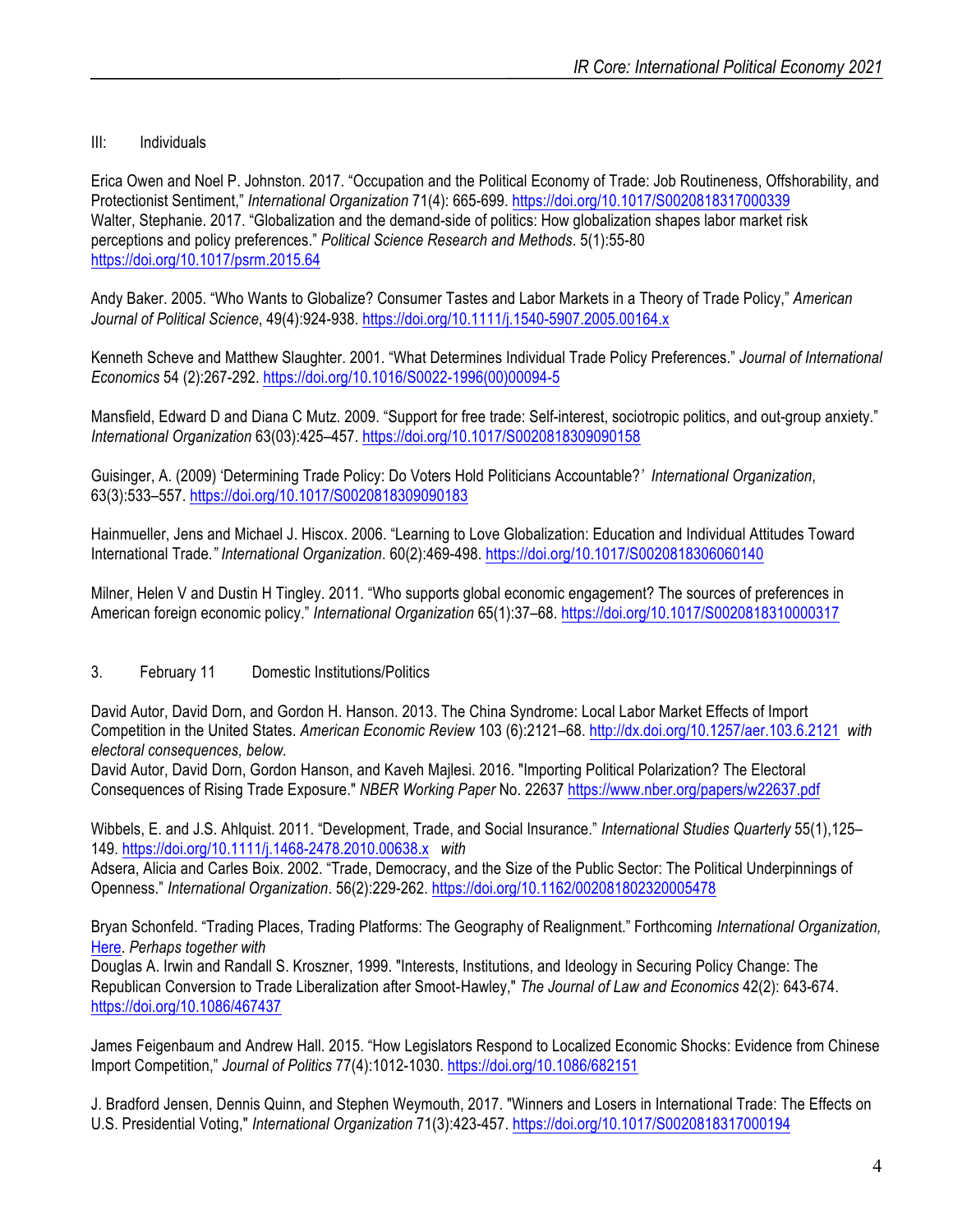Margalit, Yotam. 2011. "Costly Jobs: Trade-Related Layoffs, Government Compensation, and Voting in U.S. Elections." *American Political Science Review* 105 (1): 169-188. http://www.jstor.org/stable/41480833.

- 4. February 18 Legislative Day
- 5. February 25 The Anti-Globalization Backlash

Bisbee, James and B. Peter Rosendorff, 2021. "Shocking the Vulnerable." Here.

Ballard Rosa, Cameron, Amalie Jensen and Kenneth Scheve. 2019. "Economic Decline, Social Identity and Authoritarian Values in the US", Here

Baccini, Leonardo, Mattie Guidi, Arlo Poletti and Aydin Yildrim. 2018. "Trade Liberalization and Labor Market Institutions", Here

Meir Alkon. 2017. "Local Sociotropism: How Community Variation in Trade Exposures Affects Voter Preferences." Here.

#### 6. March 4 International Institutions

Gilligan, Michael J. and Leslie Johns. 2013. "Formal Models of International Institutions". *Annual Review of Political Science*. 14. (background). https://www.annualreviews.org/doi/abs/10.1146/annurev-polisci-043010-095828

Bagwell, Kyle, and Robert W. Staiger. 1999. "An Economic Theory of GATT." *American Economic Review*. 89(1): 215–48. https://www.aeaweb.org/articles/pdf/doi/10.1257/aer.89.1.215 (background)

Fearon, James D. 1998. "Bargaining, Enforcement and International Cooperation. *International Organization*" 52:269-306 https://doi.org/10.1162/002081898753162820, with Blaydes, Lisa. 2004. Rewarding Impatience: A Bargaining and Enforcement Model of OPEC. *International Organization.* 58:213-237. https://doi.org/10.1017/S0020818304582012

Hollyer, James and B. Peter Rosendorff. 2012. "Leadership Survival, Regime Type, Policy Uncertainty and PTA Accession", *International Studies Quarterly* 56(4):748–764 https://doi.org/10.1111/j.1468-2478.2012.00750.x *with* Arias, Eric, Hollyer, James and B. Peter Rosendorff. 2018. "Cooperative Autocracies: Leader Survival, Creditworthiness and Bilateral Investment Treaties", *American Journal of Political Science*. 62(4): 905-921 https://doi.org/10.1111/ajps.12383

Mansfield, E., H. Milner and B.P. Rosendorff. 2002. "Why Democracies Cooperate More: Electoral Control and International Trade Agreements," *International Organization* 56(3):477-514. https://doi.org/10.1162/002081802760199863

McGillivray, Fiona and Alastair Smith. 2000. "Trust and Cooperation Through Agent-specific Punishments". *International Organization*. 54:809-24. https://doi.org/10.1162/002081800551370

Johns, Leslie, 2014. Depth versus Rigidity in the Design of International Trade Agreements *Journal of Theoretical Politics* 26 (3): 468-495.

Giovanni Maggi and Andres Rodriguez-Clare. 1998. "The Value of Trade Agreements in the Presence of Political Pressures" *Journal of Political Economy*, 106(3): 574-601. http://links.jstor.org/sici?sici=0022- 3808%28199806%29106%3A3%3C574%3ATVOTAI%3E2.0.CO%3B2-Q

#### 7. March 11 Exit from IOs

Borzyskowski, I. von, & Vabulas, F. 2019. "Hello, goodbye: When do states withdraw from international organizations?" *The Review of International Organizations*, 14(2), 335–366. https://doi.org/10.1007/s11558-019-09352-2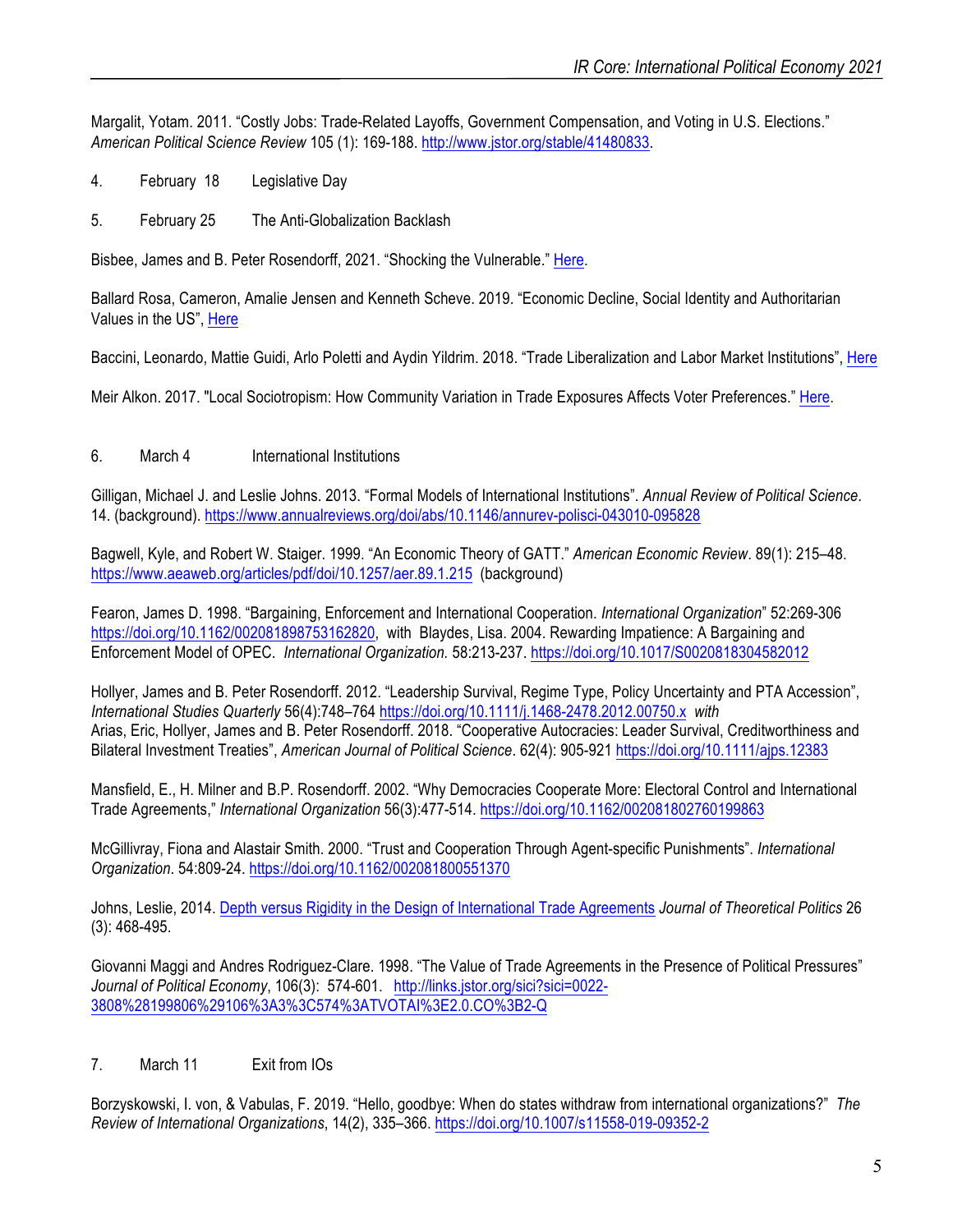Colantone, I., & Stanig, P. 2018. "Global Competition and Brexit". *American Political Science Review*, 112(2):201–218. https://doi.org/10.1017/S0003055417000685

Julia Gray. 2018. "Life, Death, or Zombie? The Vitality of International Organizations," *International Studies Quarterly*, 62(1): 1– 13. https://doi.org/10.1093/isq/sqx086 *with*

Haftel, Yoram Z. and Alexander Thompson. 2018. "When do states renegotiate investment agreements? The impact of arbitration." *Review of International Organizations* 13(1):25-48. https://doi.org/10.1007/s11558-017-9276-1

Benjamin Daßler (LMU Munich), Tim Heinkelmann-Wild (LMU Munich). International Authority, Democracies, and Exit from International Organizations.

8. March 18 Investment/Supply Chains

Elkins, Zachary, Andrew T. Guzman, and Beth A. Simmons. 2006. "Competing for Capital: The Diffusion of Bilateral Investment Treaties, 1960– 2000." International Organization 60(4):811-846. https://doi.org/10.1017/S0020818306060279 *and* Beazer, Quentin and Daniel Blake. 2018. "The Conditional Nature of Political Risk: How Home Institutions Influence the Location of Foreign Direct Investment." *American Journal of Political Science* 62(2): 470-485. https://doi.org/10.1111/ajps.12344

Tomashevskiy, Andreiy. 2017. "Investing in Violence: Foreign Direct Investment and Coups in Authoritarian Regimes." *The Journal of Politics* 79(2): 409-423. https://doi.org/10.1086/688356

Johns, Leslie and Rachel Wellhausen. 2016. "Under One Roof: Supply Chains and the Protection of Foreign Investment." *American Political Science Review* 110(1): 31-51. https://doi.org/10.1017/S000305541500057X

Malesky, Edmund and Layna Mosley. 2018. "Chains of Love? Global Production and the Firm-Level Diffusion of Labor Standards." *American Journal of Political Science* 62(3): 712-728. https://doi.org/10.1111/ajps.12370

Osgood, Iain. 2018. "Globalizing the Supply Chain: Firm and Industrial Support for US Trade Agreements." *International Organization* 72(2): 455-484. https://doi.org/10.1017/S002081831800005X

Jensen, J. Bradford, Dennis P. Quinn and Stephen Weymouth. 2015. "The Influence of Firm Global Supply Chains and Foreign Currency Undervaluations on US Trade Disputes." *International Organization*, 69(4): 913-947. https://doi.org/10.1017/S0020818315000247

Pinto, Pablo M., and Santiago M. Pinto. 2008. "The Politics of Investment Partisanship and the Sectoral Allocation of Foreign Direct Investment." *Economics & Politics* 20(2):216-54. https://doi.org/10.1111/j.1468-0343.2008.00330.x

Sonal Pandya. 2016. "Political Economy of Foreign Direct Investment: Globalized Production in the Twenty-First Century," *Annual Review of Political Science* 19:455-475" https://doi.org/10.1146/annurev-polisci-051214-101237

#### 9. March 25 Migration/Immigration

Peters, Margaret. 2015. "Open Trade, Closed Borders: Immigration Policy in the Era of Globalization." *World Politics* 67 (1): 114-54. https://doi.org/10.1017/S0043887114000331

Bermeo, S., & Leblang, D. (2015). "Migration and Foreign Aid". *International Organization*, 69(3), 627- 657. https://doi.org/10.1017/S0020818315000119 *and* Dreher, Fuchs and Langlotz (2018). "The Effects of Foreign Aid on Refugee Flows" CESifo Working Paper No. 6885. Here.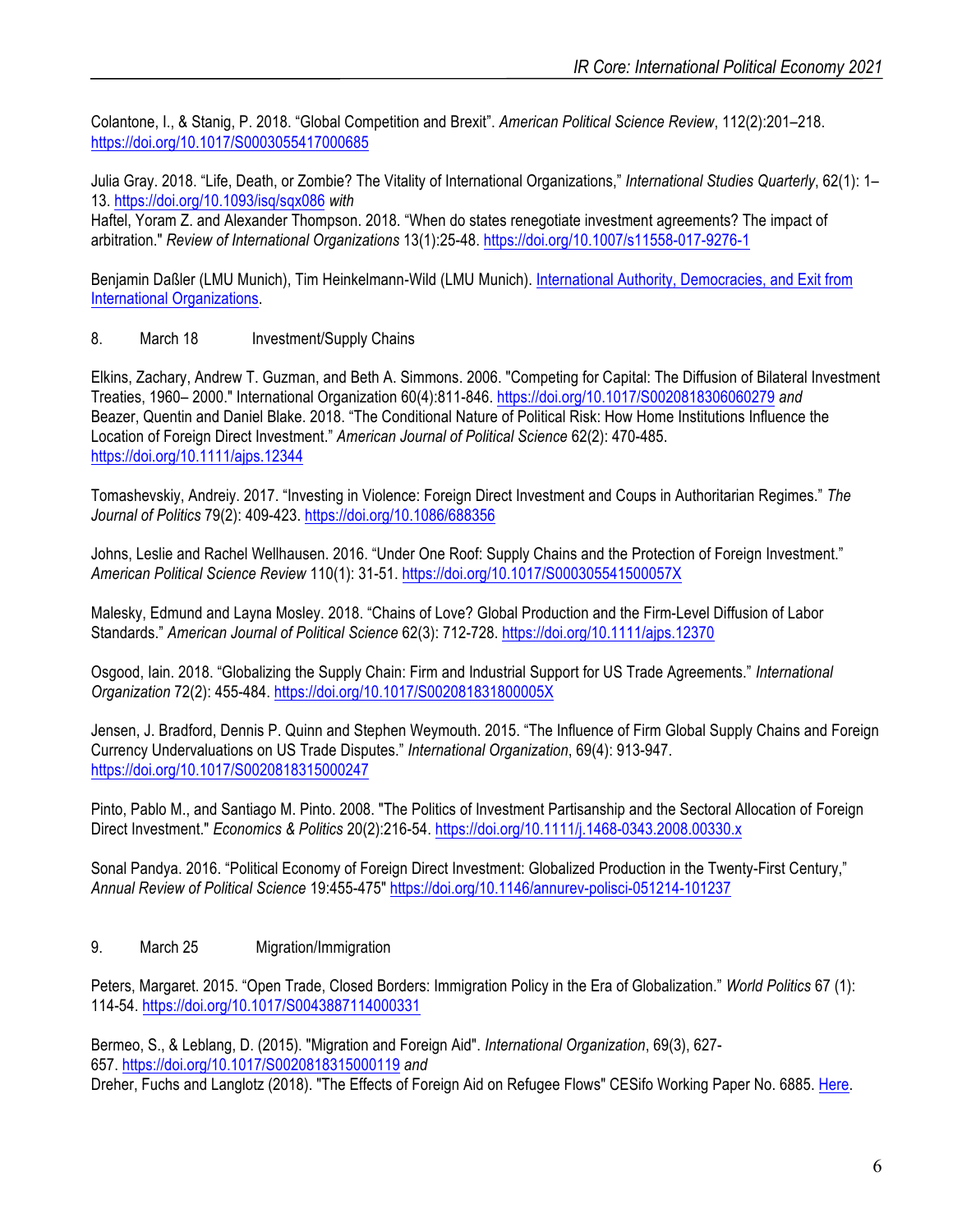Facchini, Giovanni, Anna Maria Mayda, and Prachi Mishra. 2011. "Do Interest Groups affect US Immigration Policy?" *Journal of International Economics* 85(1): 114-128. http://dx.doi.org.ezproxy.princeton.edu/10.1016/j.jinteco.2011.05.006

Mayda, Anna M. 2006. "Who is Against Immigration? A Cross-Country Investigation of Individual Attitudes toward Immigrants." *Review of Economics and Statistics* 88(3): 510–530. http://www.jstor.org/stable/40043013

Hanson, Gordon, Kenneth F. Scheve, and Matthew J. Slaughter. 2007. "Public Finance and Individual Preferences over Globalization Strategies." *Economics and Politics* 19(1): 1–33. http://doi.org/10.1111/j.1468-0343.2007.00300.x

Scheve, Kenneth F., and Matthew J. Slaughter. 2001. "Labor Market Competition and Individual Preferences over Immigration Policy." *Review of Economics and Statistics* 83(1): 133-145. http://www.jstor.org/stable/2646696

10. April 1 Trade and Democratization

Eichengreen, Barry and David Leblang. 2008. "Democracy and Globalization." *Economics & Politics* 20: 289-334 https://doi.org/10.1111/j.1468-0343.2007.00329.x

Mansfield, E. D., and Pevehouse, J. C. 2006. "Democratization and International Organizations." *International Organization*, 60(01). https://doi.org/10.1017/S002081830606005X

Zissimos, Ben. 2017. "A theory of trade policy under dictatorship and democratization." *Journal of International Economics* 109: 85-101. https://doi.org/10.1016/j.jinteco.2017.08.007 *and* Acemoglu, Daron, Simon Johnson and James A. Robinson. 2005. "The Rise of Europe: Atlantic Trade, Institutional Change and Economic Growth." *American Economic Review* 95(3). https://www.aeaweb.org/articles/pdf/doi/10.1257/0002828054201305

Jha, Saumitra. Trade, Institutions, and Ethnic Tolerance: Evidence from South Asia. *American Political Science Review*, 107(4):806-832. https://doi.org/10.1017/S0003055413000464

Ahlquist, J.S. and Wibbels, E. 2012. "Riding the Wave: World Trade and Factor-Based Models of Democratization." *American Journal of Political Science* 56: 447-464. https://doi.org/10.1111/j.1540-5907.2011.00572.x

Sebastian Galiani, Gustavo Torrens. 2014. "Autocracy, democracy and trade policy." *Journal of International Economics* 93(1):173-193. https://doi.org/10.1016/j.jinteco.2013.11.011.

Milner, Helen V and Bumba Mukherjee. 2009. "Democratization and Economic Globalization." *Annual Review of Political Science* 12:131-181 https://doi.org/10.1146/annurev.polisci.12.110507.114722

11. April 8 Politics of Sovereign Debt ✓

Tomz, Michael. 2007. *Reputation and International Cooperation: Sovereign Debt Across Three Centuries.* Princeton University Press, p. 1- 37. http://www.jstor.org/stable/j.ctt7sdm3

Schultz, Kenneth A. and Barry R. Weingast. 2003. "The Democratic Advantage: Institutional Foundations of Financial Power in International Competition." *International Organization* 57(1): 3–42. https://doi.org/10.1017/S0020818303571065 *with* Beaulieu, Emily, Gary W. Cox and Sebastian Saiegh, 2012. "Sovereign Debt and Regime Type: Reconsidering the Democratic Advantage." *International Organization* 6(4): 709-738. http://www.jstor.org/stable/23279976

Brooks, Sarah M., Raphael de Cunha and Layna Mosley. 2015. "Categories, Creditworthiness and Contagion: How Investors' Shortcuts Affect Sovereign Debt Markets." *International Studies Quarterly* 59(3): 587–601, https://doi.org/10.1111/isqu.12173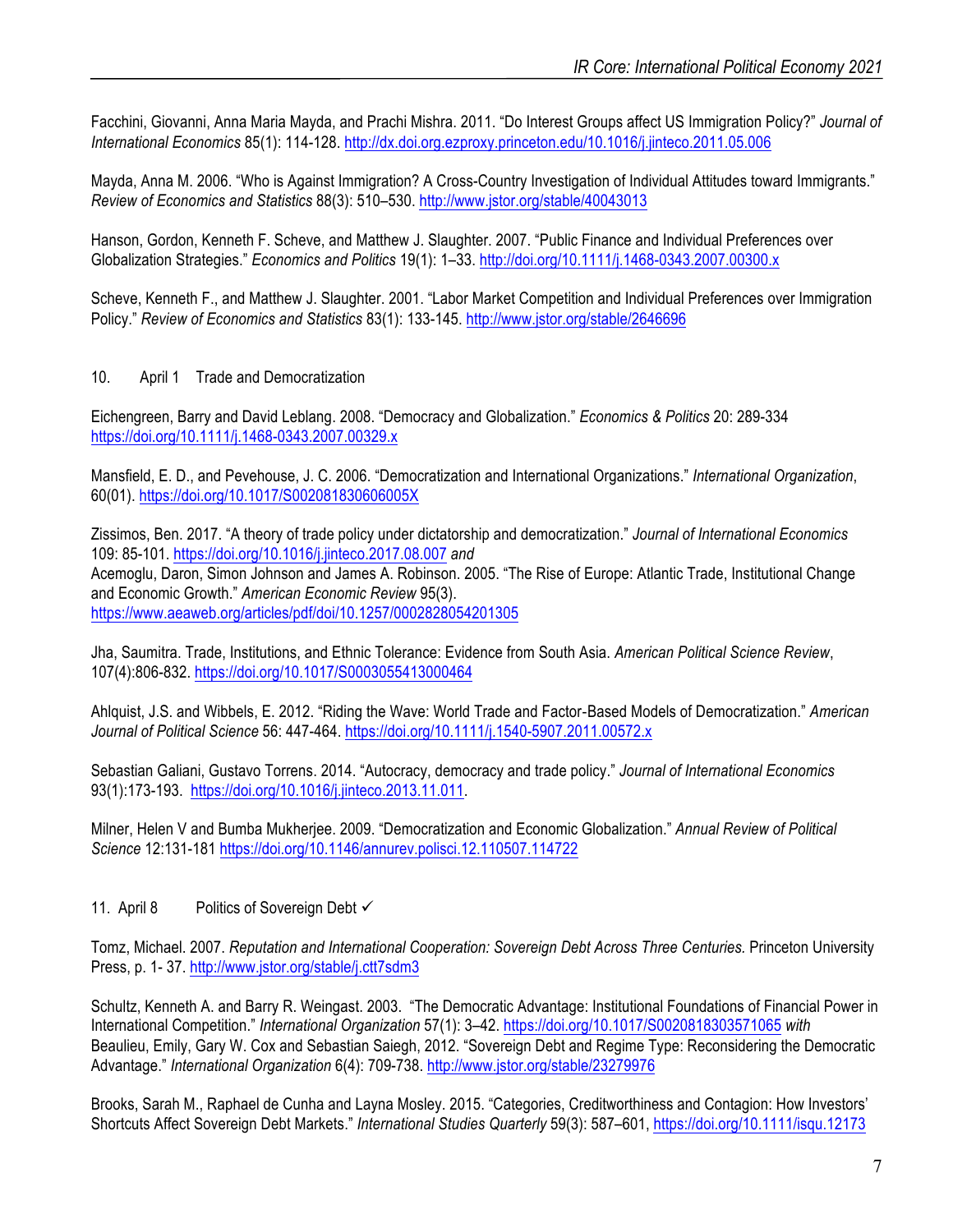Ballard-Rosa C, Mosley L and Wellhausen RL (2019). Contingent Advantage? Sovereign Borrowing, Democratic Institutions, and Global Capital Cycles. *British Journal of Political Science*, 1–21. https://doi.org/10.1017/S0007123418000455

Jeremy Bulow; Kenneth Rogoff. 1989. "A Constant Recontracting Model of Sovereign Debt" *Journal of Political Economy*, 97(1): 155-178. http://links.jstor.org/sici?sici=0022-3808%28198902%2997%3A1%3C155%3AACRMOS%3E2.0.CO%3B2-V

Stasavage, D. 2007. "Cities, Constitutions and Sovereign Borrowing in Europe, 1274-1785." *International Organization,*  61(3):489-525. https://doi.org/10.1017/S002081830707018X

Layna Mosley. 2000. "Room to Move: International Financial Markets and National Welfare States." *International Organization*  54(4):737-74. https://doi.org/10.1162/002081800551352

Panizza, Ugo, Federico Sturzenegger, and Jeromin Zettelmeyer. 2009. "The Economics and Law of Sovereign Debt and Default." *Journal of Economic Literature* 47(3): 651–698. https://10.1257/jel.47.3.651

Bodea, Cristina and Raymond Hicks. 2018. "Sovereign Credit Ratings and Central Banks: Why Do Analysts Pay Attention to Institutions?" *Economics & Politics* 30:340–365. https://doi.org/10.1111/ecpo.12113

Bunte, Jonas. 2018. Raise the Debt: How Developing Countries Choose their Creditors. Oxford: Oxford University Press. Chapters 1 and 2 (manuscript, pp. 1-90). Website.

12. April 15 Financial, Currency and Banking Crises ✓

Stefanie Walter, "Crisis Politics in Europe: Why Austerity Is Easier to Implement in Some Countries Than in Others," *Comparative Political Studies*, 47, no. 7 (2016) https://doi.org/10.1177%2F0010414015617967

Broz, J. L. 2005. "'Congressional Politics of International Financial Rescues." *American Journal of Political Science,* 49 (3), 479- 96. https://doi.org/10.1111/j.1540-5907.2005.00137.x

Mark Copelovitch. 2010. "Master or Servant? Common Agency, Preference Heterogeneity, and the Political Economy of IMF Lending". *International Studies Quarterly* 54(1): 49-77. https://doi.org/10.1111/j.1468-2478.2009.00577.x

Reinhart, Carmen M., and Kenneth S. Rogoff. 2014. Recovery from Financial Crises: Evidence from 100 Episodes. *American Economic Review*, 104(5): 50-55. https://www.aeaweb.org/articles/pdf/doi/10.1257/aer.104.5.50

#### 13. April 22 Foreign Aid

Milner, Helen V., and Dustin H. Tingley. 2010. "The Political Economy of U.S. Foreign Aid: American Legislators and the Domestic Politics of Aid". *Economics & Politics* 22 (2) : 200–232. https://doi.org/10.1111/j.1468-0343.2009.00356.x

Dreher, Axel, Andreas Fuchs, Brad Parks, Austin M. Strange, and Michael J. Tierney. 2018. "Apples and Dragon Fruits: The Determinants of Aid and Other Forms of State Financing from China to Africa." *International Studies Quarterly* 62 (1): 182–94. https://doi.org/10.1093/isq/sqx052

Bueno de Mesquita, Bruce, and Alastair Smith. 2009. "A Political Economy of Aid." *International Organization* 63 (2): 309–40. https://doi.org/10.1017/S0020818309090109

Axel Dreher, Valentin F. Lang, B. Peter Rosendorff, James Raymond Vreeland. 2019. "Buying Votes and International Organizations: The Dirty Work-Hypothesis." Here.